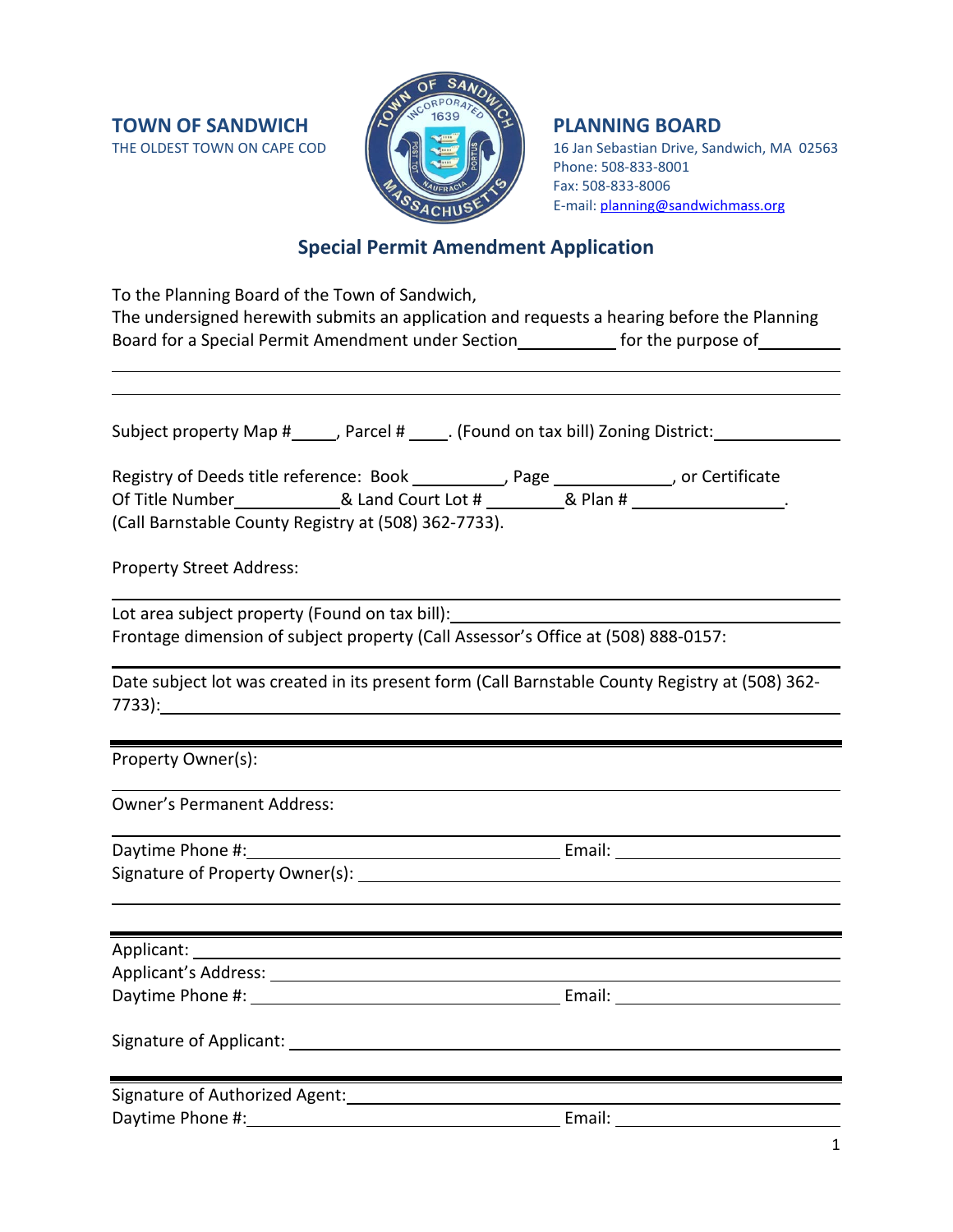### **Please read packet before submitting application.**

### **Submission Requirements for Special Permit Amendment Applications**

### **Two (2)) copies of the following:**

Section 1340:

 $\circ$  Completed and signed application form. Applications may be submitted electronically or by hard copy. The Department of Planning & Development is authorized to require up to ten (10) hard copies of all materials.

#### **(Two copies of this form must be stamped in by the Town Clerk's office prior to submission. One copy stays with the Town Clerk. The original is filed with the Planning Board Application)**

- o Written request for waiver of any submission requirements.
- o Photographs of premises and all adjoining structures.
- o A **site plan prepared** to a scale of 1" = 40' minimum, **by a Massachusetts Registered Architect, Landscape Architect, Civil Engineer or Land Surveyor,** illustrating:
	- o The shape and location of the proposed building(s) and proposed addition(s).

(*Section 2600 details setback requirements.*)

- o Vehicular and pedestrian circulation.
- o Proposed parking including service vehicles. (*Section 3120 defines parking requirements*.)
- o Entranceways, roadways, sidewalks and loading areas.
- o The general extent and nature of proposed cutting of natural vegetation and the proposed planting and landscaping of disturbed areas. (*Section 3500 has lot coverage requirements*.)
- o The general intentions for proposed utilities, the location and size of septic tanks and leaching fields and the handling of surface drainage.
- o The general location and types of outdoor signs. (*Town Bylaw Section 6.60 has sign sizes and types of illumination allowed*.)
- o The general location and intent of outdoor lighting. (*Section 3470 describes type and height of outdoor lighting allowed*.)
- o The general location and type of outdoor storage, fencing and screening. *Sections 3540, 3550 & 3560 describe requirements*.)
- $\circ$  Principal elevation at a scale of 1/16" = 1' minimum, showing:
	- 1. The general massing and height of the proposed facility, and (*Section 2600 lists height requirements*.)
	- 2. Any special heating, ventilation and mechanical requirements impacting the exterior.

# **Abutters Notice**

The laws governing Special Permits specify that "parties in interest" (also referred to as **abutters**) are entitled to receive **notice of the public hearing** for a special permit amendment application and the **decision** on that application. The statute defines "parties in interest" as the person requesting the special permit amendment for the property that is the subject of the special permit amendment application; abutters, that is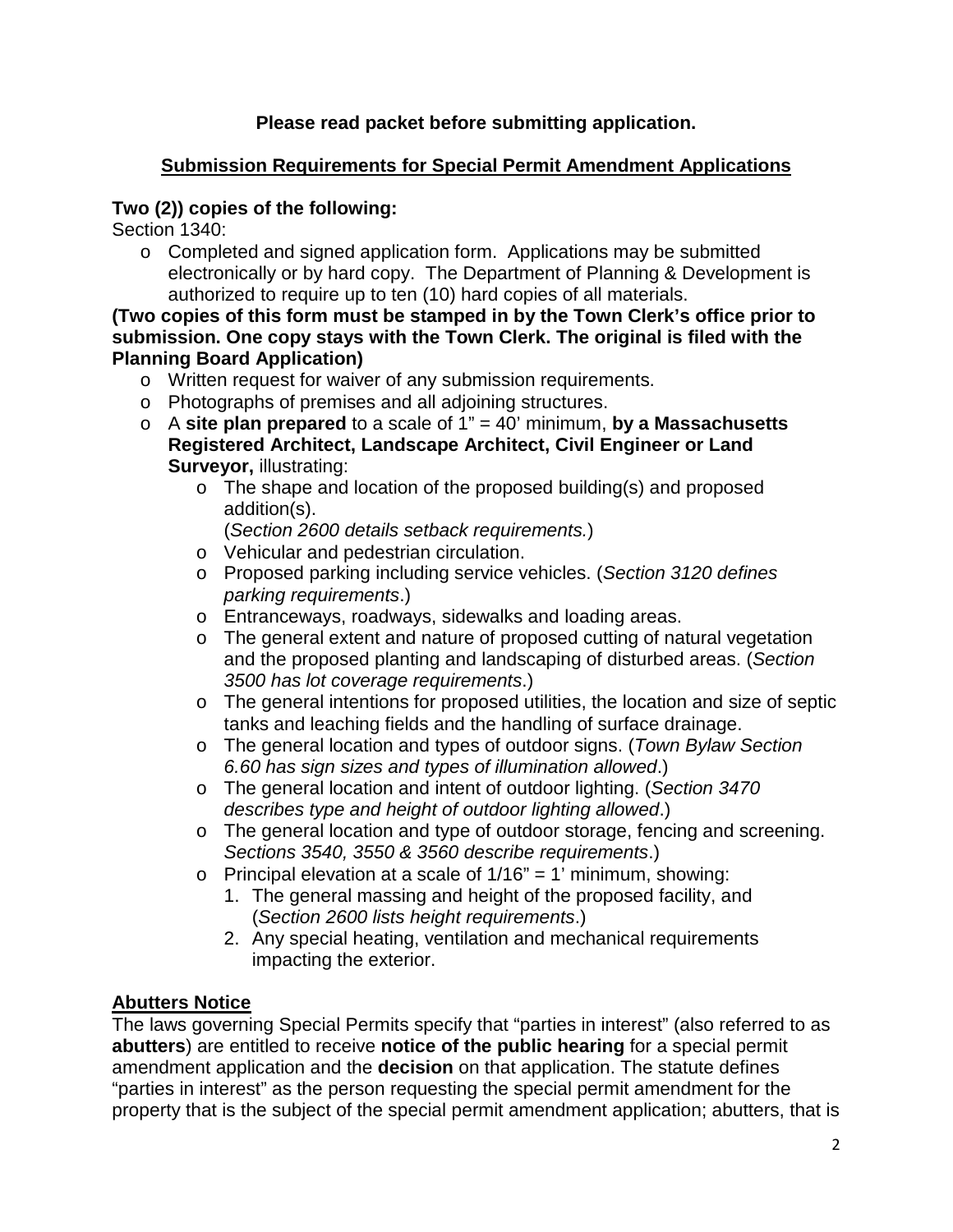all property owners whose property directly abuts the property that is the subject of the special permit amendment application; owners of land directly opposite on any street; abutters to abutters within three hundred feet of the property line of the petitioner and the Planning Boards of all abutting towns be sent notice as well. For Sandwich the abutting towns are Bourne, Barnstable, Falmouth and Mashpee. The Assessing department is familiar with these requirements.

The list of abutters must be certified by the Assessing Department. The Assessing Department is required to certify these lists in ten (10) days from the date they are received at the Assessing Department. The Assessing Department processes abutter's list certification requests in the order in which they are received. The Assessing Department will contact the person requesting certification when the list has been certified or if there are errors that require a revised abutter's certification request to be submitted to the Assessing Department. There is a fee for certifying abutter's lists. The phone number for the Assessing Department is 508-888-0157. You may also view instructions on the Town website at [www.sandwichmass.org.](http://www.sandwichmass.org/) Click on the Maps tab.

The original copy of the abutter's list certified by the Assessing Department must be submitted with the Special Permit Amendment application materials. The certified abutters list is then used by the applicant **to address the envelopes necessary for the required abutters notice** for the public hearing and for the decision.

#### *Addresses for the Planning Boards of the four abutting towns:*

| Town of Bourne                    | <b>Planning Board</b> | 24 Perry Avenue, Buzzards Bay, MA 02532     |
|-----------------------------------|-----------------------|---------------------------------------------|
| Town of Barnstable Planning Board |                       | 200 Main Street, Hyannis, MA 02601          |
| Town of Falmouth Planning Board   |                       | 59 Town Hall Square, Falmouth, MA 02540     |
| Town of Mashpee Planning Board    |                       | 16 Great Neck Road North, Mashpee, MA 02649 |

### **Public Hearing Notice – 1st Mailing**

The public hearing notice is mailed to each abutter and the four abutting towns **by certified mail with return receipt requested. Remember to include an envelope for the applicant and/or property owner(s). Please be sure that the envelopes are complete with the following information:**

a. Each envelope must be legibly addressed; the return address must also be placed on the upper left hand corner of the envelope:

Planning & Development Office 16 Jan Sebastian Drive, Sandwich MA 02563;

- b. Each envelope must have enough postage on it to mail one sheet of paper by certified mail return receipt requested;
- c. Each envelope must have the certified mail slips filled out;
- d. Each envelope must have the return receipt cards completely filled out. On the return receipt cards:
	- 1. The addressee is the person or organization to whom the public hearing notice is being sent.
	- 2. The service type is Certified Mail.
	- 3. The article number is the number on the Certified Mail slip.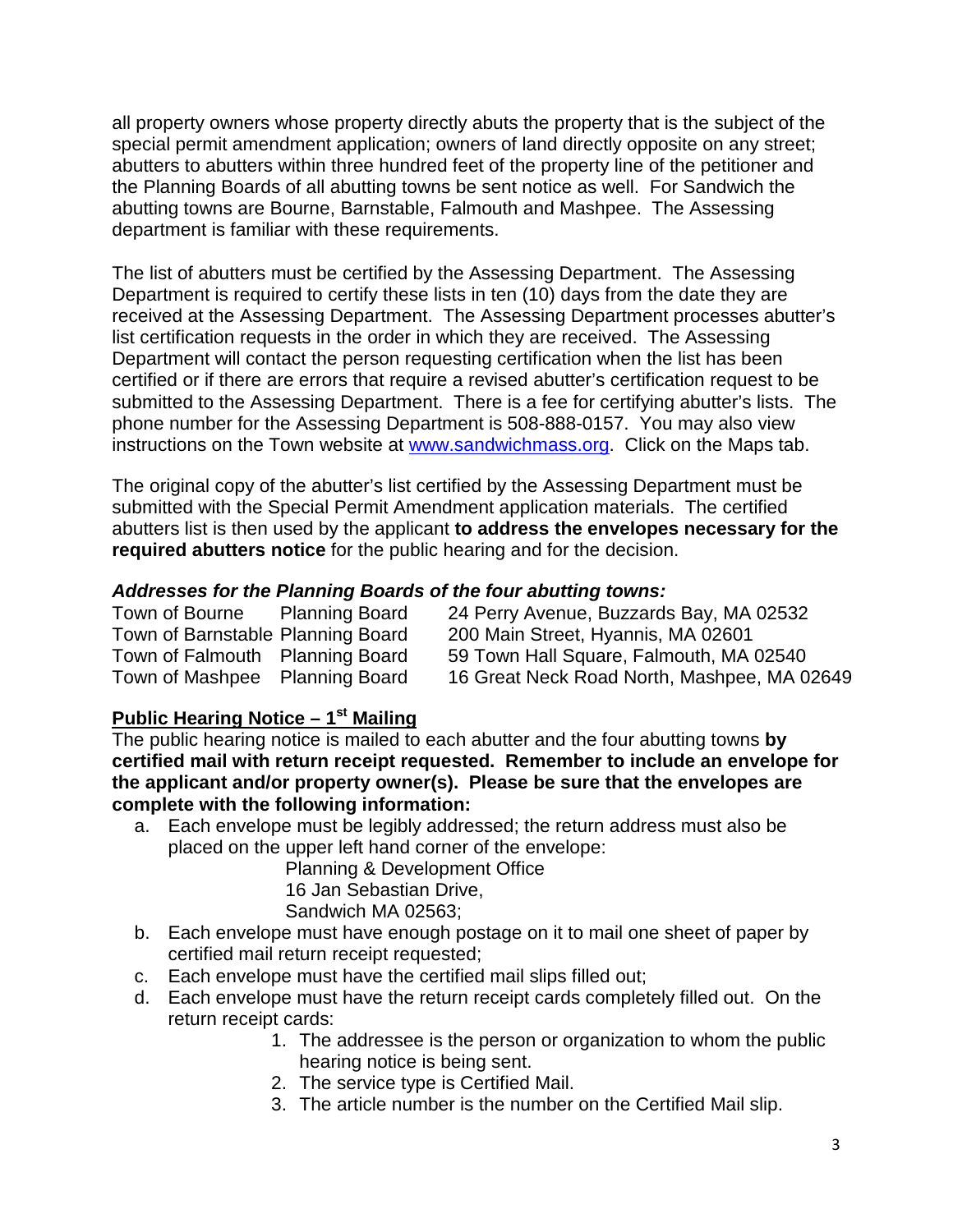- 4. The return receipt cards must show the sender's address as: Planning & Development Office 16 Jan Sebastian Drive Sandwich, MA 02563;
- e. Place certified slip and green return receipt card inside each envelope and submit along with your completed application.

# **Decision – 2nd Mailing**

After the Board makes their decision the law requires that this decision must also be noticed to the abutters and the Planning Boards of the four abutting towns by regular first class mail. However, the applicant and property owner(s) must be notified by **Certified Return Receipt** (please see the above "Public Hearing Notice" section for these envelope procedures).

For the **decision** envelopes:

- a. Each envelope must be legibly addressed to the abutter or abutting town's Planning Board; the return address placed on the upper left hand corner of the envelope is: Planning & Development Office 16 Jan Sebastian Drive Sandwich MA 02563;
- b. Each envelope must have a first class stamp affixed to it.
- c. Submit these envelopes along with your competed application.

The Planning & Development Office will mail the public hearing notices and the decisions to the abutters, Towns, applicant and/or property owner(s).

If you are being represented by an attorney/consultant, make sure you include envelopes for both the public hearing notice & decision to be mailed to your attorney/consultant as well.

#### **Advertising**

The laws governing Special Permit Amendments require that a public hearing be advertised in a newspaper of general circulation. The advertisement must appear two times with the first time being not less than fourteen (14) days before the public hearing. The advertisement must state the nature of the applicant's request, along with the date, time and place where the public hearing is to be held.

The applicant is responsible for the cost of the required advertising. The Town of Sandwich has contracted with Falmouth Publishing for the advertisement of public hearing notices. Falmouth Publishing publishes the Sandwich Enterprise once a week on Fridays. A check made out to **Falmouth Publishing Co., Inc.** (please refer to Fee Schedule) is required at the time of application submittal.

#### **Next Steps**

After the close of the public hearing the law gives the board 90 days in which to file a decision with the Town Clerk. If the Special Permit Amendment is granted, the law